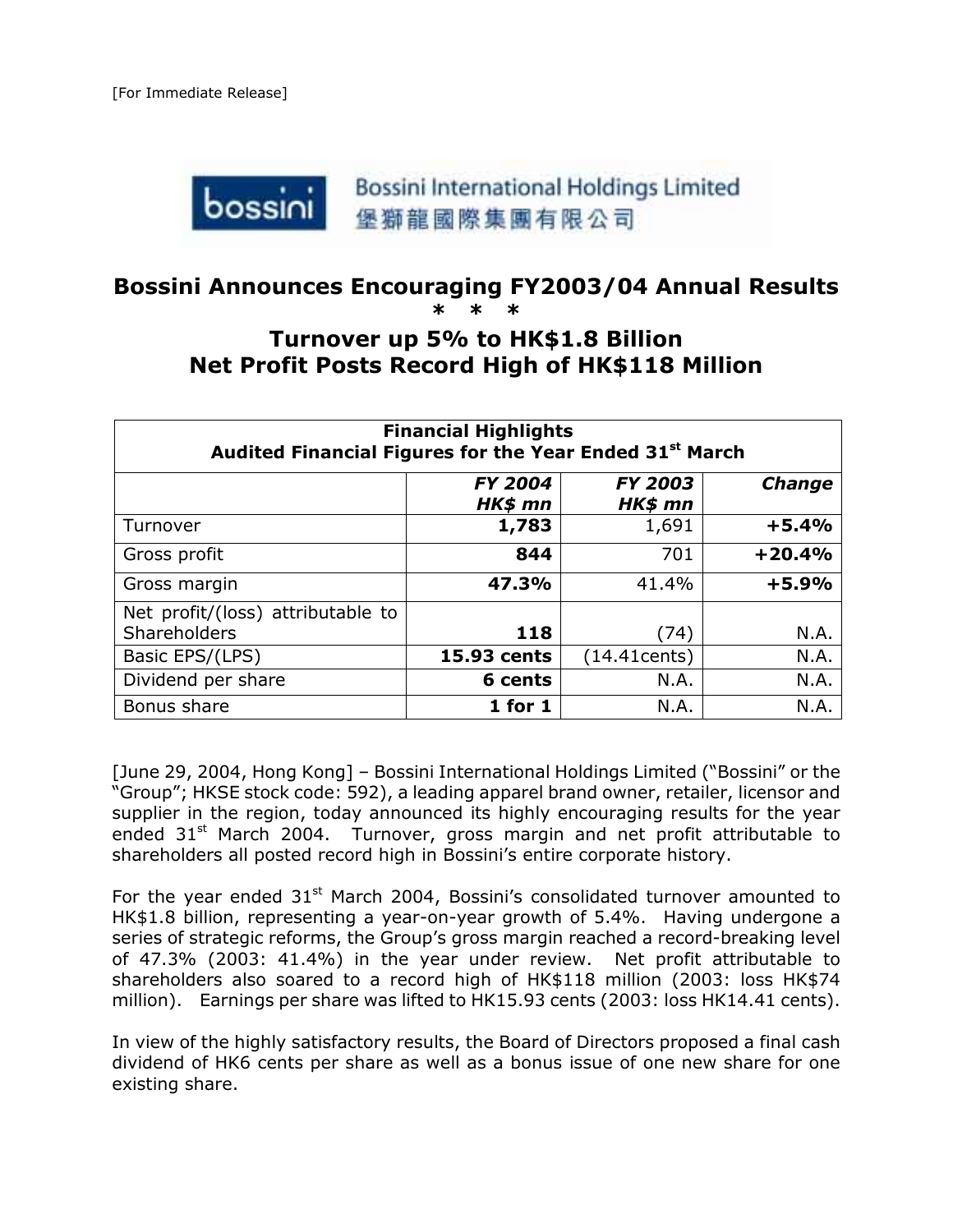Commenting on the Group's impressive performance, Mr. LAW Ka-shing, Chairman of Bossini, said, "The fiscal year 2003/2004 was undoubtedly a fruitful and memorable year for Bossini. During the year under review, we have refined our business strategy and product positioning. Tremendous efforts were devoted to distribution network restructuring, stringent cost control, inventory and margin management. We therefore achieved a significant turnaround in the year under review, bolstering our profitability and enhancing our competitiveness in the international apparel market."

#### **Encouraging Segmental Performance**

Headquartered in Hong Kong, Bossini has established an extensive worldwide operating platform and distribution network that extends to a total of 678 outlets worldwide in about 20 countries. Among these, the Group operates 314 directly managed outlets in its four core markets, including Hong Kong, Mainland China, Singapore and Taiwan.

During the year under review, Bossini turned in a strong performance in all its core markets, with high profitability achieved across Hong Kong, Mainland China, Singapore and Taiwan. This is mainly attributable to the Group's strategic network restructure. The Group closed down unprofitable outlets and reduced the total number of directly managed outlets from 392 to 314. As a result, the total retail floor space decreased by 17.9% to 482,600 sq. ft.

As customers were directed to remaining stores, efficiencies of the distribution network were raised, leading to a 7.7% increase in the weighted average sales that amounted to HK\$2,800 per sq. ft. (2003: HK\$2,600 per sq. ft.) per annum.

#### **Effective Cost Management**

As new management members were invited to Bossini, the Group had defined a clear corporate direction, with a strong focus on comfortable, easy to mix-and-match apparel in which Bossini enjoyed an edge.

The management implemented effective management strategies, setting effective and efficient operational planning leading to accurate purchases and optimal inventory level. Stringent cost control measures as well as systematic budgetary and operational plannings were implemented, resulting in higher efficiency and productivity. Total operating cost showed an improvement of 8.5% or a reduction of HK\$66 million in the year under review, while inventory turnover cycle was also shortened by 13 days, to 37 days in the year under review (2003: 50 days).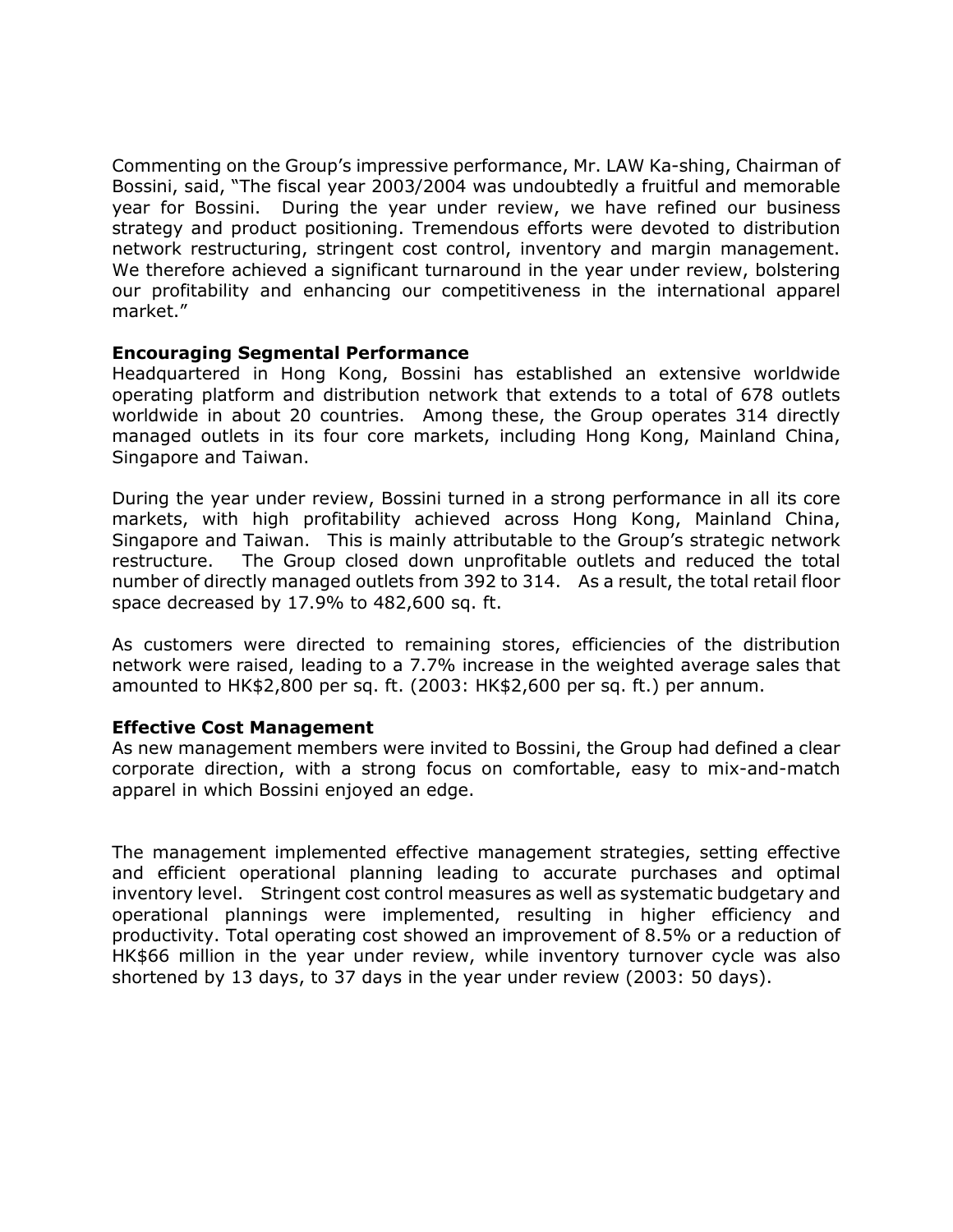### **Strengthened Product Positioning**

The positioning of the Group's two products, namely **"bossini"** and **"sparkle"**, were further strengthened during the year. **"bossini**" differentiates itself from other brands with its comfortable, easy to mix-and-match, colorful and energetic style. In terms of quality and pricing, its products are good value-for-money.

 **"sparkle"**, another brand of the Group launched for the Mainland China market, bears a contemporary, energetic design for customers with a young-at-heart attitude. Currently, **"sparkle"** apparel is only available in Mainland China.

These clear product positioning ignited the loyalty of our customers and served as an attraction to new customers, boosting sales throughout the region.

### **Future Outlook**

Going forward, Bossini will continue to adopt a prudent and diligent expansion strategy. While implementing stringent cost control measures, the Group will also enhance the management efficiency of staff at all levels.

The Group is optimistic of the future outlook. Driven by the envisaged rising tourist arrivals, the retail environment in Hong Kong will be characterised by rapid growth in the coming years. Moreover, many of the factors that have depressed local consumer sentiment in recent years are fading. Capitalising on the growth opportunities, the Group plans to open new outlets in strategic locations in Hong Kong with the opening of five new stores this year. A new flagship outlet in Hong Kong will be opened in the third quarter of 2004.

The outlook of the Mainland China market is equally promising. Mainland China's retail market is the fourth largest in the world and offers enormous potential. Bossini is well placed to tap into this huge market with its two complimentary brands targeting different markets. The Group will adopt a prudent approach, making use of both directly operated and authorised dealership arrangement to mitigate risks and capital expenditures. The Group's target is to add 100 outlets to its current network in Mainland China this year.

The Singapore market, though saturated, is expected to improve on the back of an improving economy. The Group will leverage its brand presence in the region to optimise productivity of existing stores, while keeping its eyes open for synergistic expansion opportunities.

Despite Taiwan's economic and political uncertainties in recent years, the Group has managed and will continue to grow its sales and profit in the region. Further leveraging on the effective cost management and the successful turnaround in its operation, the Group will maintain and further enhance its existing business model in the area. The Group believes that the Taiwan operation will show improving performance in the years ahead.